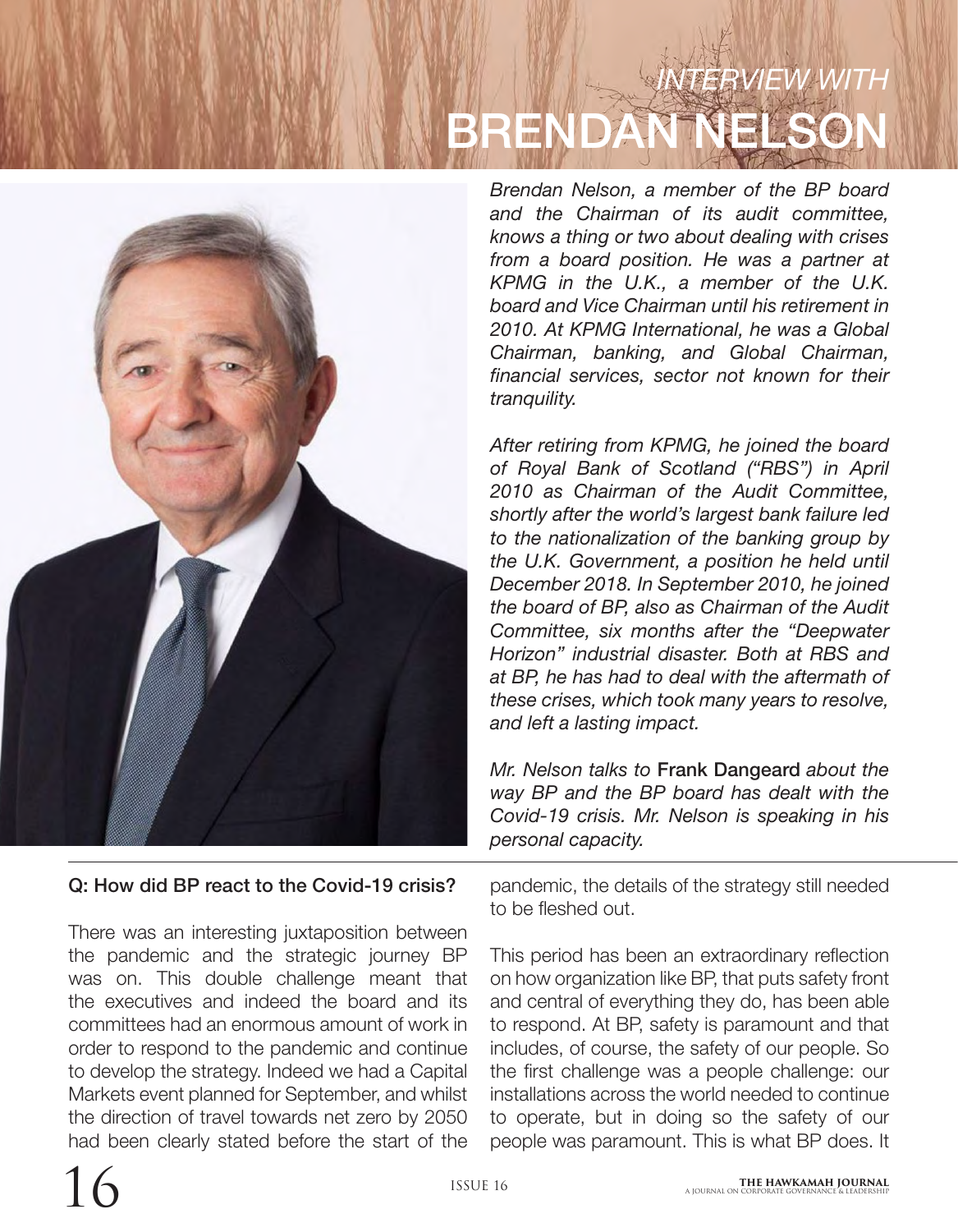can face many challenges, and the organization has an exceptional ability to respond to the unexpected. Our people are trained and our processes are well developed to deal with those when they arise.

The pandemic restricted access to a large number of our office based workers, with different locations having to respond to different local rules and on-the-ground realities. Overall, the adaptation was very seamless. The board was meeting on a weekly basis during that period, to review our response to the pandemic, the issues arising and management's plans to deal with them. There were really no serious operational issues, our critical operational centers were functioning, and payments were made and collections continued. We sent internal audit in, to check that key controls were in place, for example in our large energy trading operations. Trading from home worked really well, as it did in most banks with large capital market businesses, thanks to technology, with appropriate oversight being maintained.

## Q: So what comes next? Has BP defined its post-Covid way of working?

This crisis is a remarkable experience in terms of understanding how an organization can continue to function when very severe limitations are imposed on conventional ways of working. BP is not unique in that case, but has managed well. Indeed this poses the question of what we return to, what is the new norm. A hybrid model? Is the office, as we knew it a thing of the past? I don't think BP – or for that matter anybody – has yet determined what it might be but it would appear that some consensus is building around a hybrid model. Whilst we all recognize that remote working has enabled us to maintain our operational capabilities, it is also clear that we are losing out in not having people get together. But it is difficult to measure exactly what we are missing out on and by how much. We also know that the longer the health crisis is with us, this will require continuing support for the health and

wellbeing of our staff.

#### Q: BP has in its DNA the ability to face up to challenges. But nobody was truly prepared for Covid-19. What was different in this crisis and what lessons is BP drawing from its response to the pandemic?

These are great questions, but I don't think we have the answers yet. However, it is clear to me that the constant testing of business continuity procedures and crisis management processes helped us enormously. One example that comes to mind is the hurricane that swept through Houston a few years ago. We have a large campus in Houston and a number of buildings were flooded. We had to immediately engage our disaster recovery and business continuity plans. Remote working was implemented as well as alternative sites and back-up facilities went live. Covid-19 is a different crisis, but the plans that had been implemented in Houston were immediately applicable.

But we don't know yet what the learnings will be from the pandemic. BP is good at looking back and asking itself if everything worked as it should have worked, if there wasn't anything that emerged that it didn't have a plan for, and if the procedures it had in place were capable of dealing with the challenges. Nothing at this stage has come up that could lead us to think that there was anything of any significance that wasn't capable of being addressed with our existing plans and procedures. But there will undoubtedly be areas where the pandemic will lead us to revise our plans and improve our procedures. In addition, whilst the next crisis will not be the same, that's for sure, responding to a pandemic scenario will certainly be at the forefront of our minds.

#### Q: In that context, how did the key players interact?

Bear in mind that there was a new management team in place. They were faced shortly after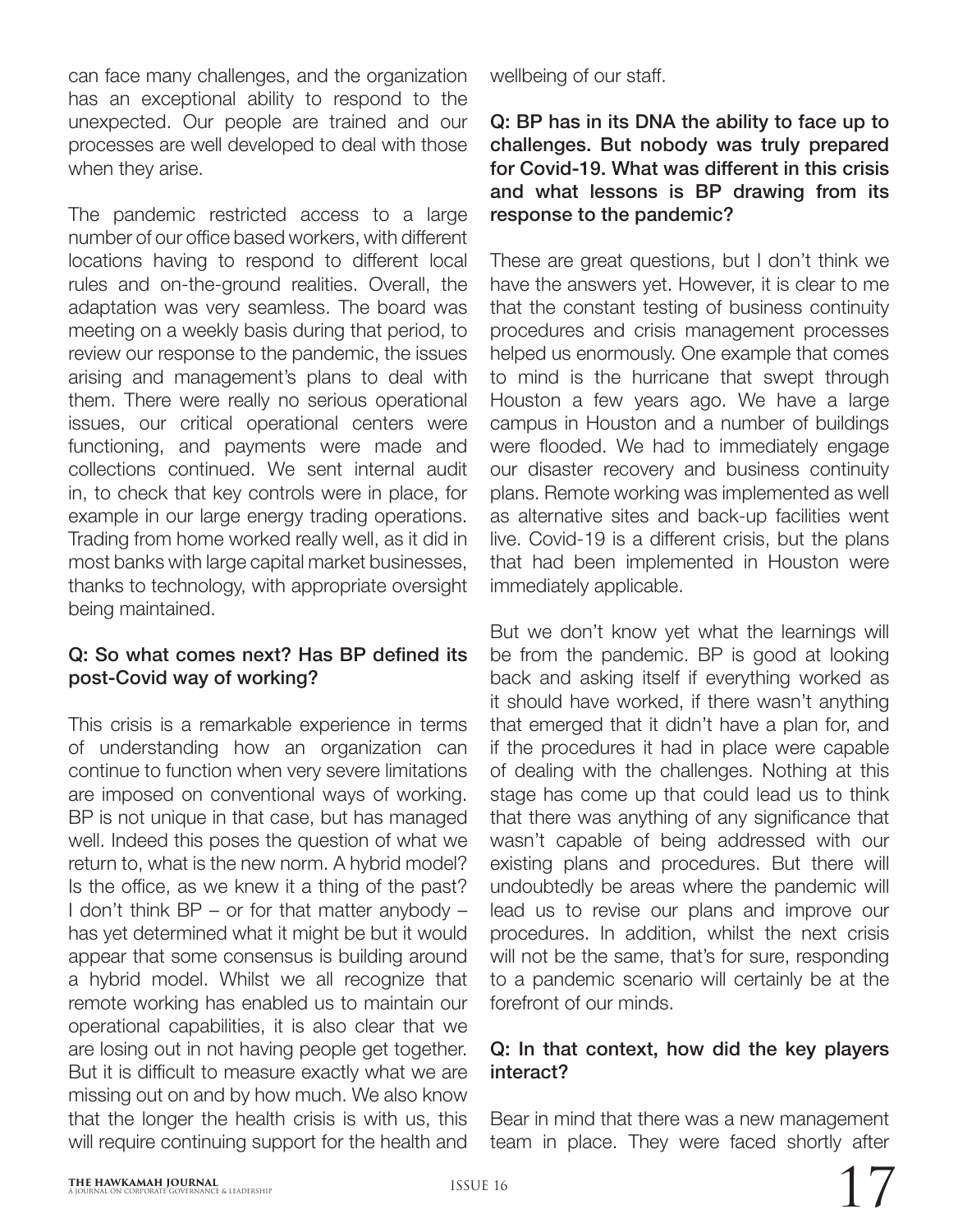having been appointed with the need to handle a pandemic and at the same time to flesh out a strategy. We all quickly realized that we were dealing with a crisis on a global scale, and that a regular dialogue between the board and the executive was essential. So we moved almost immediately to weekly board meetings. These meetings added to the workload of management. They were well prepared and led to detailed discussions on our response, our priorities, but also for example the health of the ecosystem – how our supply chains of partners, suppliers and service providers was dealing with the crisis. It may sound boring, but no major disruptions were noted because of failures on the part of a critical supplier or partner. In addition, of course, the committees were meeting as needed. I had regular discussions with the CFO and the head of Internal Audit, for example. And of course the Chairman was in frequent contact with the management. Clearly an action packed few months!

#### Q: Communication in a time of crisis is key. Internally, BP conducted, of course, regular "keeping connected" sessions with colleagues and the internal communications function was busy throughout. But what about external communications?

As regards the external market we announced in June that we had revised our long-term price assumptions in response to, among other things, the energy transition and COVID-19. This would lead to impairments and write offs of our oil and gas properties and intangible assets, which we took at the half year. Both our half and third quarter announcement gave additional information about the impact of the pandemic on our business. In addition our half year announcement gave an update on our new strategy in advance of the capital markets event which was held in September where we set out a new investor proposition.

## Q: What did the pandemic change at BP?

We had already decided to reduce our fossil fuels footprint and to invest more in low carbon businesses, so the pandemic didn't change our direction of travel. What it did do was to bring into sharper focus the speed of change. Our strong belief is that the world will move faster towards a net-zero environment. In a post-Covid world, we want BP to set a standard in that transition and actually be in a leading position to provide the world with low carbon energy options. We characterize this by saying BP has changed from an 'International Oil Company' to an 'Integrated Energy Company.

#### Q: Do you think boards should make it criteria for selection of directors that some of them have crisis management experience?

Boards must have a mixture of talent. We have directors on the BP board who have gone through difficult and challenging times during their careers, and their experience is invaluable. So, expertise in crisis management is not the reason why I would select a board member, but a varied experience including handing crisis, yes, that is important for a board to have.

#### Q: And to conclude, do you think there will be outcomes of the pandemic in terms of governance?

Many companies have excellent risk management processes, but outside the financial sector the governance of risk is not necessarily as developed. However this is changing and the gap is narrowing. A different question is whether 'crisis committees' should be established also, say on an ad-hoc basis. This clearly will be dependent on the scale and impact of the crisis and also to some extent if it is idiosyncratic or existential. Both BP and RBS have used board crisis committees in the past and no doubt will continue to do so should the circumstances warrant it. The important issue is that the Board's responsibilities are not mitigated through the use of such a committee.